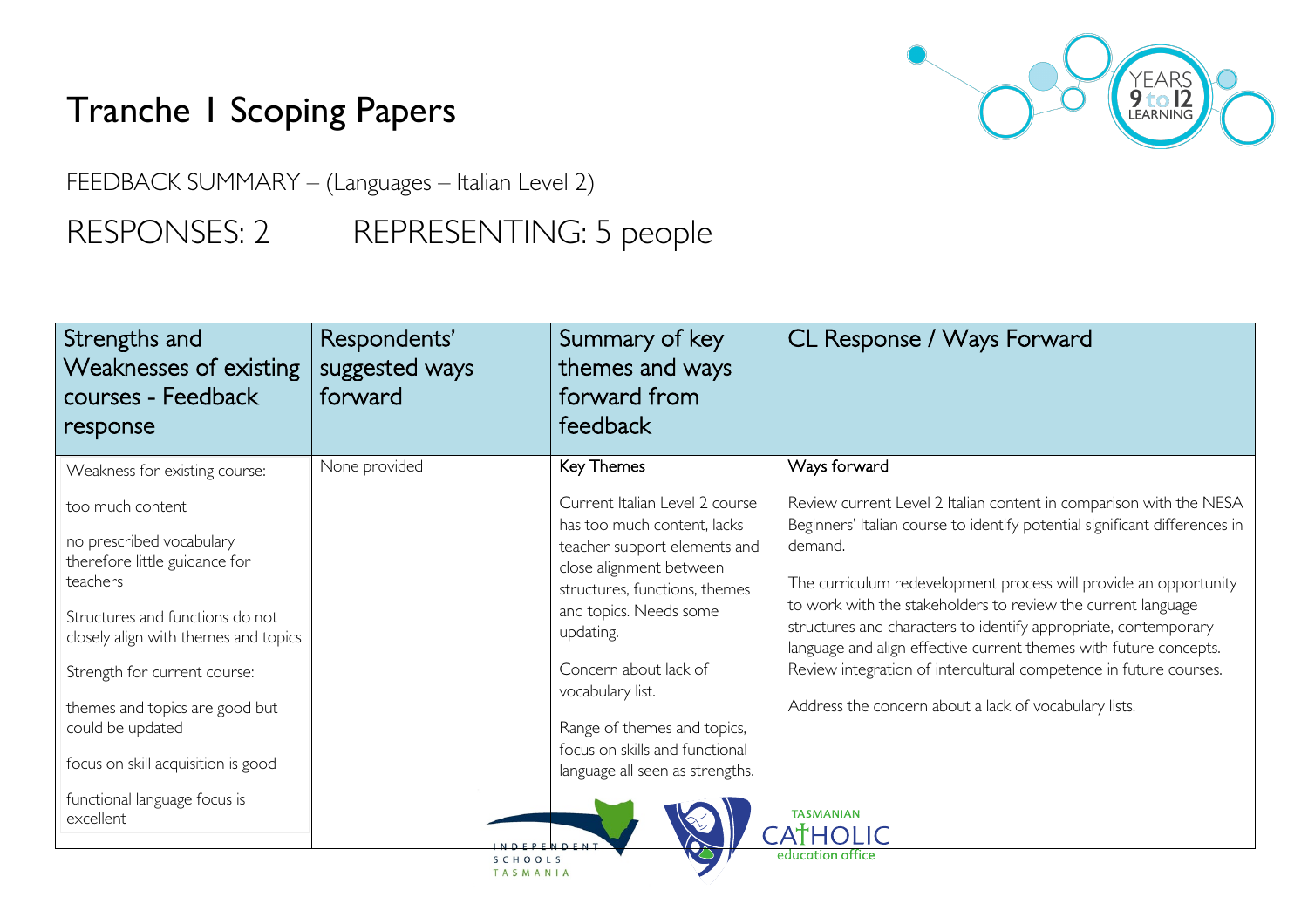|               |               | Ways forward<br>There were no suggested ways<br>torward. | Draw on the current strengths of functional language and skill<br>acquisition to gradually build learners' language skills. |
|---------------|---------------|----------------------------------------------------------|-----------------------------------------------------------------------------------------------------------------------------|
| None provided | None provided |                                                          |                                                                                                                             |

| Course Rationale -<br>Feedback response                                                                                                                                                                                                                                                          | Respondents'<br>suggested ways<br>forward                                                                                                                                                                                                                                                             | Summary of key<br>themes and ways<br>forward from<br>feedback                                                                                                                                                                                                           | CL Response / Ways Forward                                                                                                                                                                                                                                                                                                                                            |
|--------------------------------------------------------------------------------------------------------------------------------------------------------------------------------------------------------------------------------------------------------------------------------------------------|-------------------------------------------------------------------------------------------------------------------------------------------------------------------------------------------------------------------------------------------------------------------------------------------------------|-------------------------------------------------------------------------------------------------------------------------------------------------------------------------------------------------------------------------------------------------------------------------|-----------------------------------------------------------------------------------------------------------------------------------------------------------------------------------------------------------------------------------------------------------------------------------------------------------------------------------------------------------------------|
| The team felt that it had to<br>disagree with the first question as<br>dot points two and three are not<br>articulated in the rationale i.e what<br>is meant by chosen content?                                                                                                                  | None provided                                                                                                                                                                                                                                                                                         | <b>Key Themes</b><br>Some responses disagreed with<br>the course rationale as it did<br>not provide the information<br>they were seeking.<br>Language/terminology was<br>unclear because it lacked<br>details.<br>Ways forward<br>Clarify how the modules will<br>work. | Ways forward<br>Clarify difference between Rationale and Course Description.<br>Redraft Rationale to ensure it fulfils the intended role.<br>Share draft course description at future consultation opportunities,<br>including the Draft CCAFL.<br>Collaboratively explore contemporary terminology (e.g. concepts,<br>perspectives etc) for inclusion in the course. |
| The Rationale seems reasonable,<br>however, we are not sure how<br>the "Personal, Community and<br>Global perspectives" relate to the<br>concepts of the CCAFL<br>Framework - this appears to be an<br>added extra complexity that<br>makes the rationale unclear and<br>may be unnecessary. The | While the three modules have<br>not yet been defined, it should<br>be clarified in the Course Design<br>that in order to complete the<br>designated level, students must<br>have studied and passed all three<br>modules in a designated order.<br>Cumulative modules are<br>necessary for languages. | Key Themes<br>Lack of clarity in the Rationale.<br>Concern regarding the use of<br>Perspectives.<br>Lack of knowledge of the Draft<br>Collaborative Curriculum and<br>Assessment Framework for                                                                          | Ways forward<br>The need for clarity in articulating the modules (designated by<br>concept) and the perspectives is noted for further development.<br>Clarify structure of the Level 2 Italian course, including the use of<br>concepts to shape each module and ensure continuity of learning.                                                                       |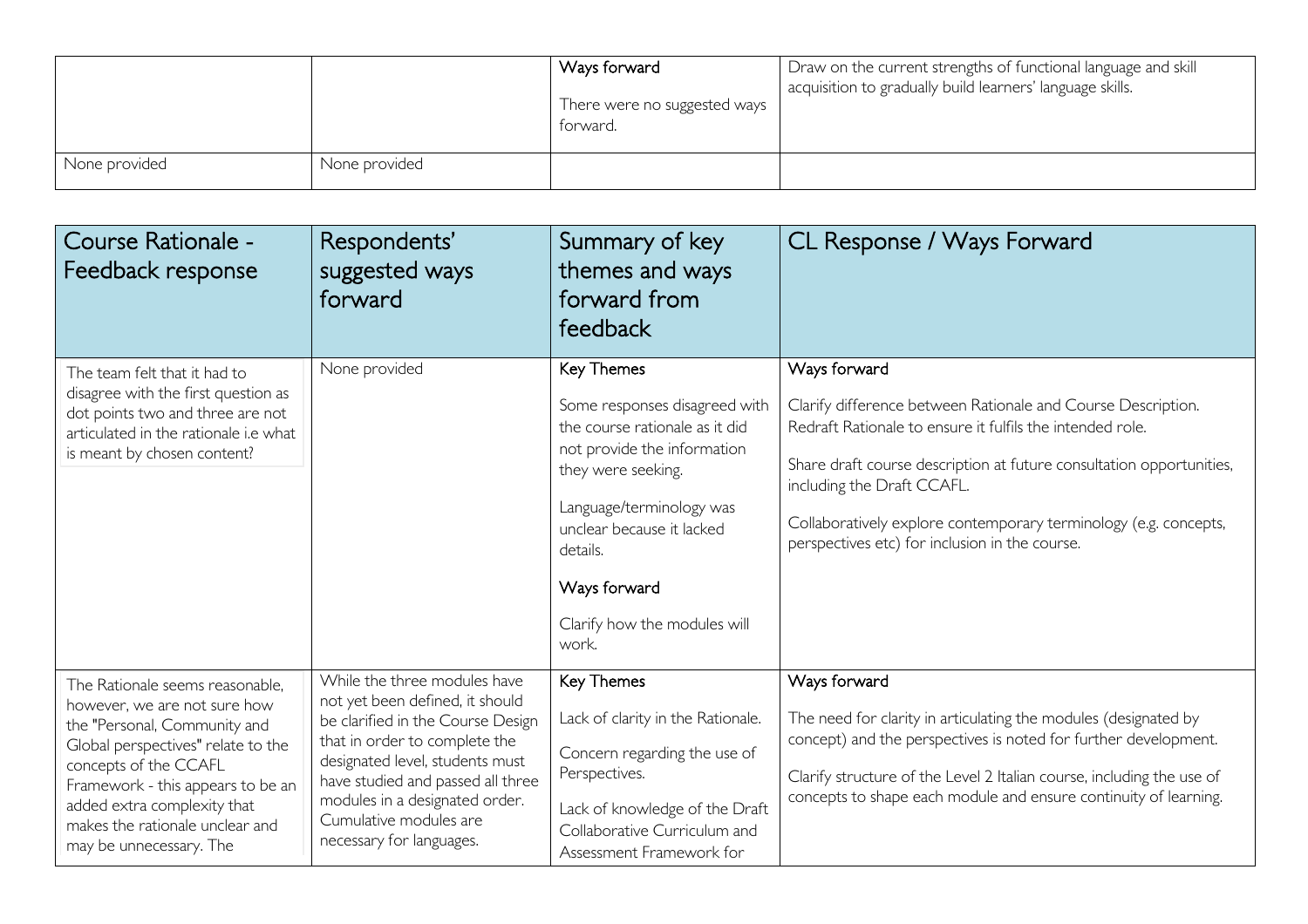| alignment with the CCAFL<br>framework is hard to comment<br>on without seeing the framework. | Languages (CCAFL) caused<br>concern.                                                  |  |
|----------------------------------------------------------------------------------------------|---------------------------------------------------------------------------------------|--|
|                                                                                              | Ways forward                                                                          |  |
|                                                                                              | Clarify structure of the Italian<br>Level 2 course, ensure<br>continuity of learning. |  |

The course rationale is appropriate and clearly describes:

- the intended audience,
- why the chosen content is important for students and outlines the broad scope of learning to be expected
- the particular skills knowledge and understandings students will develop

| Strongly Agree | Agree | Neither agree nor disagree | Disagree | Strongly disagree |
|----------------|-------|----------------------------|----------|-------------------|
|                |       |                            |          |                   |

### Ways Forward:

Different respondents took different approaches here. Further detail to be provided at future consultation opportunities will add clarity to this and the rationale will be revised accordingly.

#### In considering the focus areas identified in the Years 9 to 12 Curriculum Framework and this course rationale, do you believe the course is placed in the appropriate focus area?

| Strongly Agree | Agree | Neither agree nor disagree | Disagree | Strongly disagree |
|----------------|-------|----------------------------|----------|-------------------|
|                |       |                            |          |                   |

#### Ways Forward:

Consistent support for the placement of Italian Level 2 in Discipline-based Study, course development to progress as planned.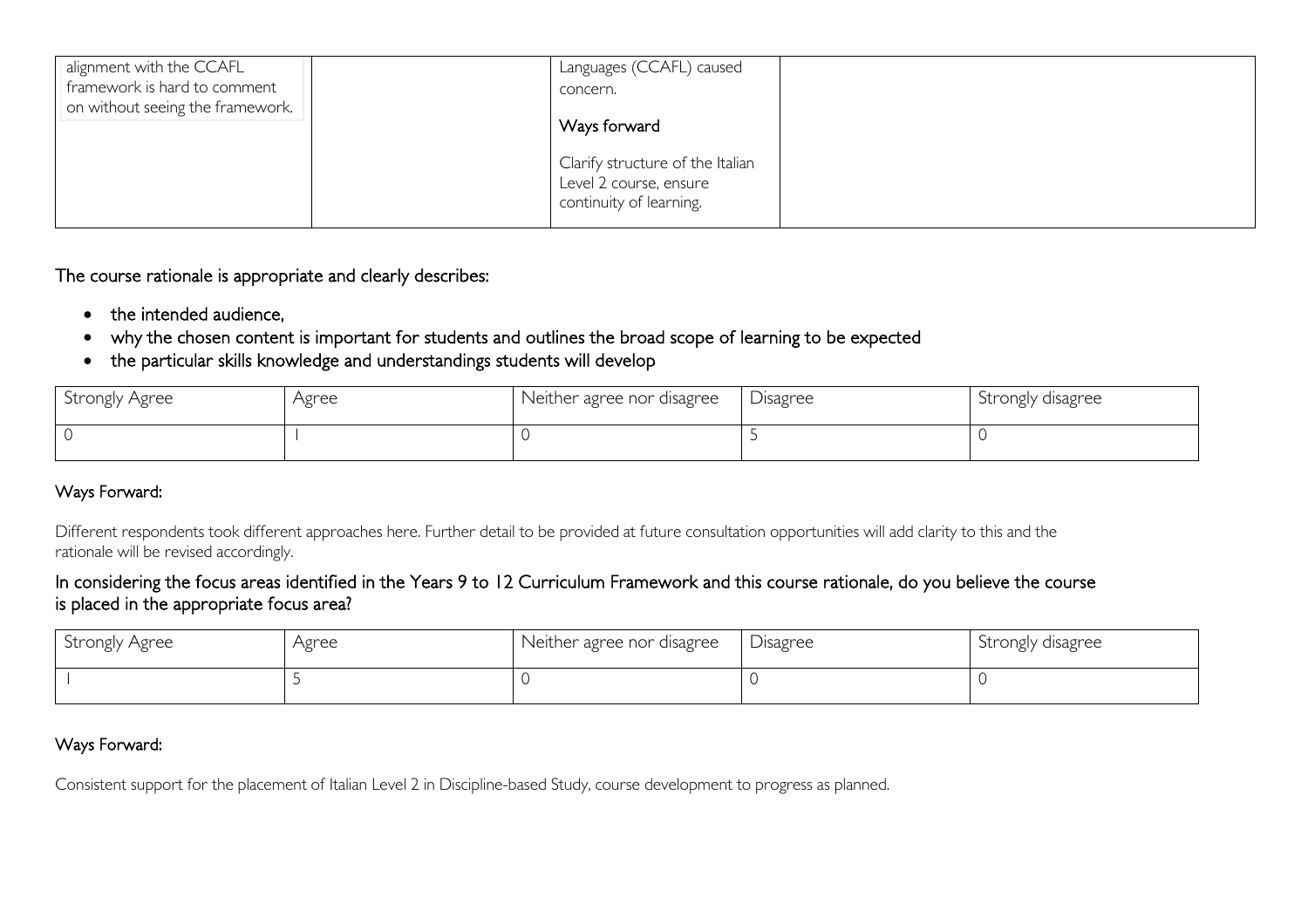| <b>General Capabilities -</b><br>Feedback response | Respondents'<br>suggested ways<br>forward                                                                                                                                                                                                                                                                                                                                                                                                                                                                                                                                                                                                                                                                                                     | Summary of key<br>themes and ways<br>forward from<br>feedback                                                                                                                                                                                                                                                                                                             | CL Response / Ways Forward                                                                                                                                                                                                                                                                                                                                                                                                                                                                                                                                                                                                                                                                                                                                                                                                                                                                    |
|----------------------------------------------------|-----------------------------------------------------------------------------------------------------------------------------------------------------------------------------------------------------------------------------------------------------------------------------------------------------------------------------------------------------------------------------------------------------------------------------------------------------------------------------------------------------------------------------------------------------------------------------------------------------------------------------------------------------------------------------------------------------------------------------------------------|---------------------------------------------------------------------------------------------------------------------------------------------------------------------------------------------------------------------------------------------------------------------------------------------------------------------------------------------------------------------------|-----------------------------------------------------------------------------------------------------------------------------------------------------------------------------------------------------------------------------------------------------------------------------------------------------------------------------------------------------------------------------------------------------------------------------------------------------------------------------------------------------------------------------------------------------------------------------------------------------------------------------------------------------------------------------------------------------------------------------------------------------------------------------------------------------------------------------------------------------------------------------------------------|
| No                                                 | We are answering no to this<br>question due to the lack of<br>information provided in the<br>scoping papers concerning<br>content. Moreover, we are<br>concerned that these general<br>capabilities will be formally<br>assessed, simply adding to<br>teacher workload and taking<br>time away from planning and<br>delivery of relevant content.<br>These capabilities are reminiscent<br>of the Key competencies that<br>were adopted and abandoned by<br>TASC in the past. The 6 general<br>capabilities have already been<br>addressed through the Australian<br>Curriculum since its inception<br>and the intention is for 11 years<br>of schooling (F-10). Therefore,<br>there should be no need for<br>duplication in years 11 and 12. | Key Themes.<br>There is a need to clarify how<br>the General Capabilities would<br>be used, whether they would<br>be assessed etc. Support for<br>inclusion is varied.<br>Concern that perceived past<br>weaknesses in curriculum<br>design will be repeated if<br>incorporation of GC is not<br>judicious.<br>Recognise Languages as<br>evidence of the literacy "tick". | Ways Forward<br>Positions regarding the incorporation of General Capabilities in<br>$\bullet$<br>courses to be clarified and communicated.<br>$\bullet$<br>Acknowledging that there is a difference of opinion across<br>regarding the role of General Capabilities, the use of these in<br>course development will be relevant, logical, serve a purpose and<br>contribute to the learner's engagement with Italian.<br>What is referred to as the "Literacy tick" is the Reading, Writing<br>$\bullet$<br>and Communication (in English) standard. The incorporation of<br>the level of English and the evidence of this required to meet the<br>standard as currently defined may detract from the focus of the<br>course and time spent on language learning.<br>The opportunity to meet the Computers and the Internet<br>standard (ICT tick) can be explored during course development. |
| Yes                                                | All the general capabilities are<br>highly relevant to the study of<br>languages, especially ethical<br>understanding and intercultural<br>understanding. It is also a learning<br>area that requires a high degree<br>of literacy in students and<br>therefore should be designed to<br>be eligible for the reading and                                                                                                                                                                                                                                                                                                                                                                                                                      |                                                                                                                                                                                                                                                                                                                                                                           | As above.                                                                                                                                                                                                                                                                                                                                                                                                                                                                                                                                                                                                                                                                                                                                                                                                                                                                                     |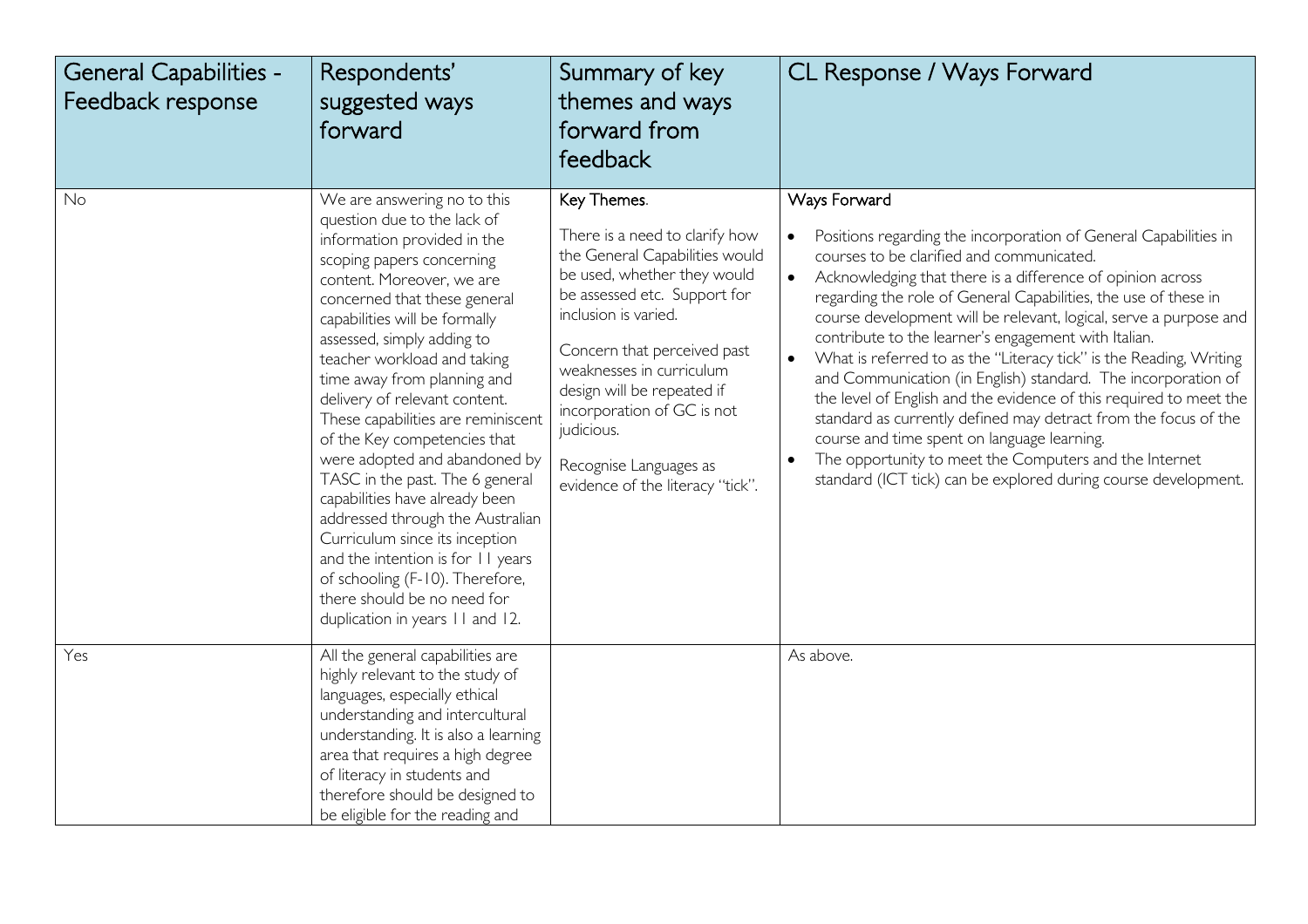| $\sim$ $\sim$<br>writing capability with TASC and,<br>$\sim$<br>capability.<br>. the IC<br><b>Indeed</b><br>. |  |
|---------------------------------------------------------------------------------------------------------------|--|
|                                                                                                               |  |

| <b>Cross Curriculum</b><br><b>Priorities - Feedback</b><br>response                                                                                                                                                                                                                                                                                                                                                                                                                                                                                                                                                                                                                                                                                                                                               | Respondents'<br>suggested ways<br>forward | Summary of key<br>themes and ways<br>forward from<br>feedback                                                                                                                                                        | CL Response / Ways Forward                                                                                                                                                                                                                                                                                  |
|-------------------------------------------------------------------------------------------------------------------------------------------------------------------------------------------------------------------------------------------------------------------------------------------------------------------------------------------------------------------------------------------------------------------------------------------------------------------------------------------------------------------------------------------------------------------------------------------------------------------------------------------------------------------------------------------------------------------------------------------------------------------------------------------------------------------|-------------------------------------------|----------------------------------------------------------------------------------------------------------------------------------------------------------------------------------------------------------------------|-------------------------------------------------------------------------------------------------------------------------------------------------------------------------------------------------------------------------------------------------------------------------------------------------------------|
| This is extremely difficult to<br>comment on now, as we have not<br>been given enough direction on<br>the content of any new Foundation<br>language course. These types of<br>priorities are more clearly<br>identified and incorporated once<br>writers have a general sense of<br>where a course is heading. Some of<br>these priorities could possibly fit<br>some languages but at this stage<br>things are too vague. It is also<br>artificial to imply that all courses<br>should include Cross Curriculum<br>Priorities when they may not be<br>appropriate. By overlaying the<br>courses with the CCPs without<br>considering the unique nature and<br>content of a course is reductive as<br>it trivialises the main focus of a<br>course and therefore impacts on<br>the student's learning experience. | None provided                             | Key Themes<br>Concern that the CCP should<br>not automatically be included<br>without consideration for the<br>nature of the course. Varied<br>support for the inclusion of<br>CCP.<br>Ways Forward<br>None provided | Ways Forward<br>The position regarding the incorporation of Cross Curriculum<br>Priorities in courses to be clarified and communicated.<br>During course development there will be consultation with<br>stakeholders as to where and how Cross Curriculum Priorities can<br>be incorporated as appropriate. |
| We are assuming that the cross<br>curriculum priorities referred to<br>are those of the Australian<br>curriculum: sustainability, Aboriginal<br>and Torres Strait Islander histories                                                                                                                                                                                                                                                                                                                                                                                                                                                                                                                                                                                                                              | None provided                             |                                                                                                                                                                                                                      | As above.                                                                                                                                                                                                                                                                                                   |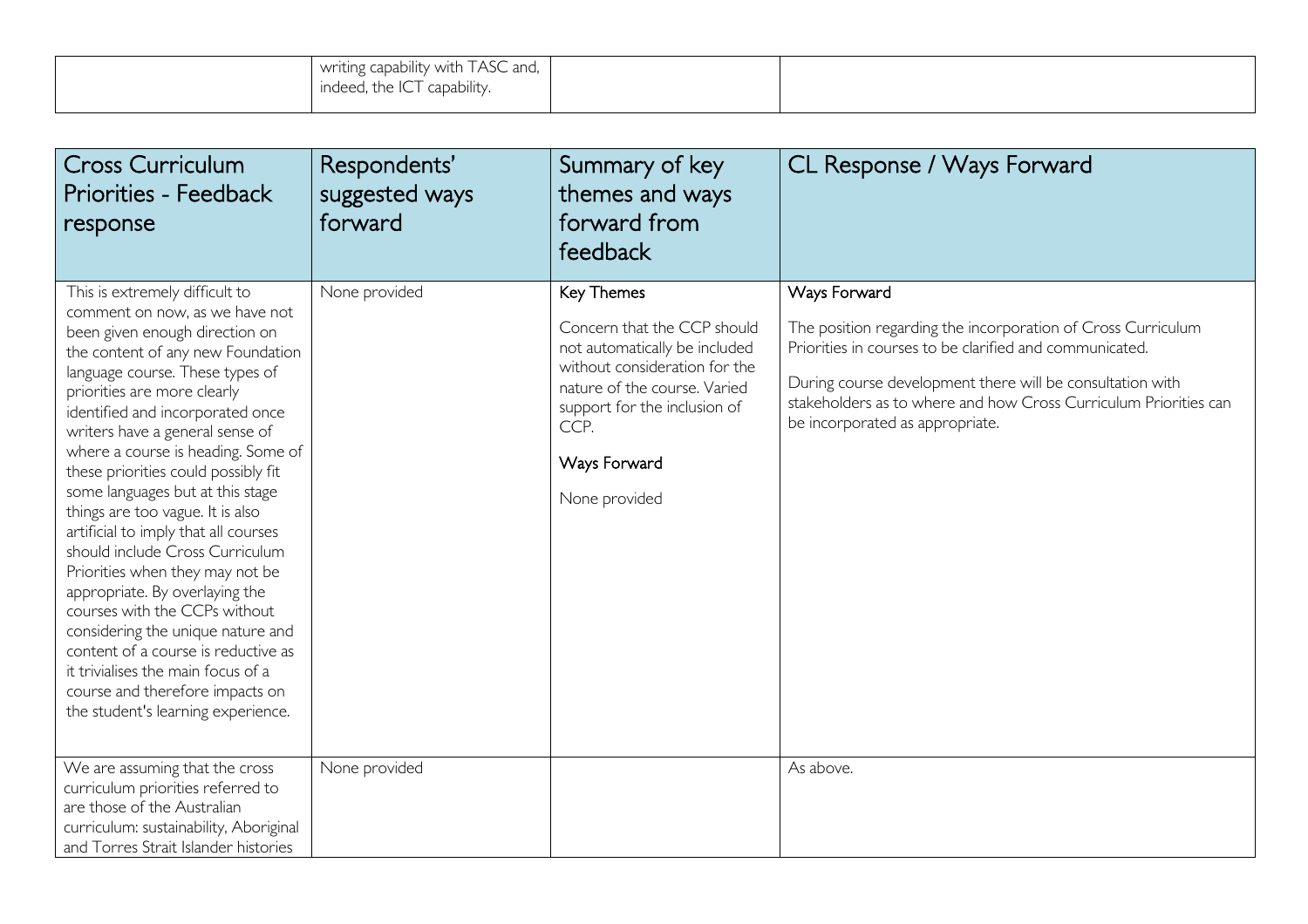| and culture and Asia and Australia's  |  |  |
|---------------------------------------|--|--|
| engagement with Asia. Sustainability  |  |  |
| is the only cross curriculum priority |  |  |
| relevant to the European languages    |  |  |
| syllabuses, and is highly relevant.   |  |  |
| Asia and Australia's engagement       |  |  |
| with Asia is highly relevant to the   |  |  |
| Asian languages.                      |  |  |
|                                       |  |  |

| Core concepts, big<br>ideas, essential learning<br>or important<br>considerations -<br>Feedback response                                                                                                                                                                                                                                                                                                                                                                                              | Respondents'<br>suggested ways<br>forward | Summary of key<br>themes and ways<br>forward from<br>feedback                                                                                                                                                                                                                                                                                                                                                                                                                | CL Response / Ways Forward                                                                                                                                                                                                                                                                                                                                                                                                                                                                                                                                                                                                                                          |
|-------------------------------------------------------------------------------------------------------------------------------------------------------------------------------------------------------------------------------------------------------------------------------------------------------------------------------------------------------------------------------------------------------------------------------------------------------------------------------------------------------|-------------------------------------------|------------------------------------------------------------------------------------------------------------------------------------------------------------------------------------------------------------------------------------------------------------------------------------------------------------------------------------------------------------------------------------------------------------------------------------------------------------------------------|---------------------------------------------------------------------------------------------------------------------------------------------------------------------------------------------------------------------------------------------------------------------------------------------------------------------------------------------------------------------------------------------------------------------------------------------------------------------------------------------------------------------------------------------------------------------------------------------------------------------------------------------------------------------|
| Please find below a list of our<br>concerns about the current<br>scoping documents. We find it<br>impossible to make any suggestions<br>given the extremely generic nature<br>of these scopes. We would not<br>know what we were making<br>suggesting about as the<br>descriptions included in the scopes<br>are too general.<br>Our concerns are as follows:<br>How the course will be<br>constructed?<br>Themes? Topics? Concepts?<br>How will it be assessed?<br>Will we still be using criterion- | None provided                             | Key Themes<br>Respondents indicated there<br>was a lack of information<br>provided for teachers in the<br>Scoping Papers.<br>The Scoping Papers have raised<br>a large amount of questions<br>with teachers, including<br>implications for script-based<br>languages<br>Need significant clarifications<br>for teachers around themes.<br>perspectives, GC, etc<br>What is "viewing"?<br>Ways Forward<br>Listen to stakeholders' views on<br>themes, perspective, balance of | Ways Forward<br>Further consultation opportunities with stakeholders will be used to<br>share information about:<br>the structure of proposed courses<br>$\circ$<br>the use of concepts to shape the three modules (Identity,<br>$\circ$<br>Responsibility and Legacy)<br>the use of perspectives (Personal, Community and Global) to<br>$\circ$<br>provide a relationship for each of the concepts<br>and to gather further feedback.<br>Positions regarding the incorporation of Cross Curriculum Priorities<br>and General Capabilities in courses, as well as assessment, to be<br>clarified, communicated and applied within the development of the<br>course. |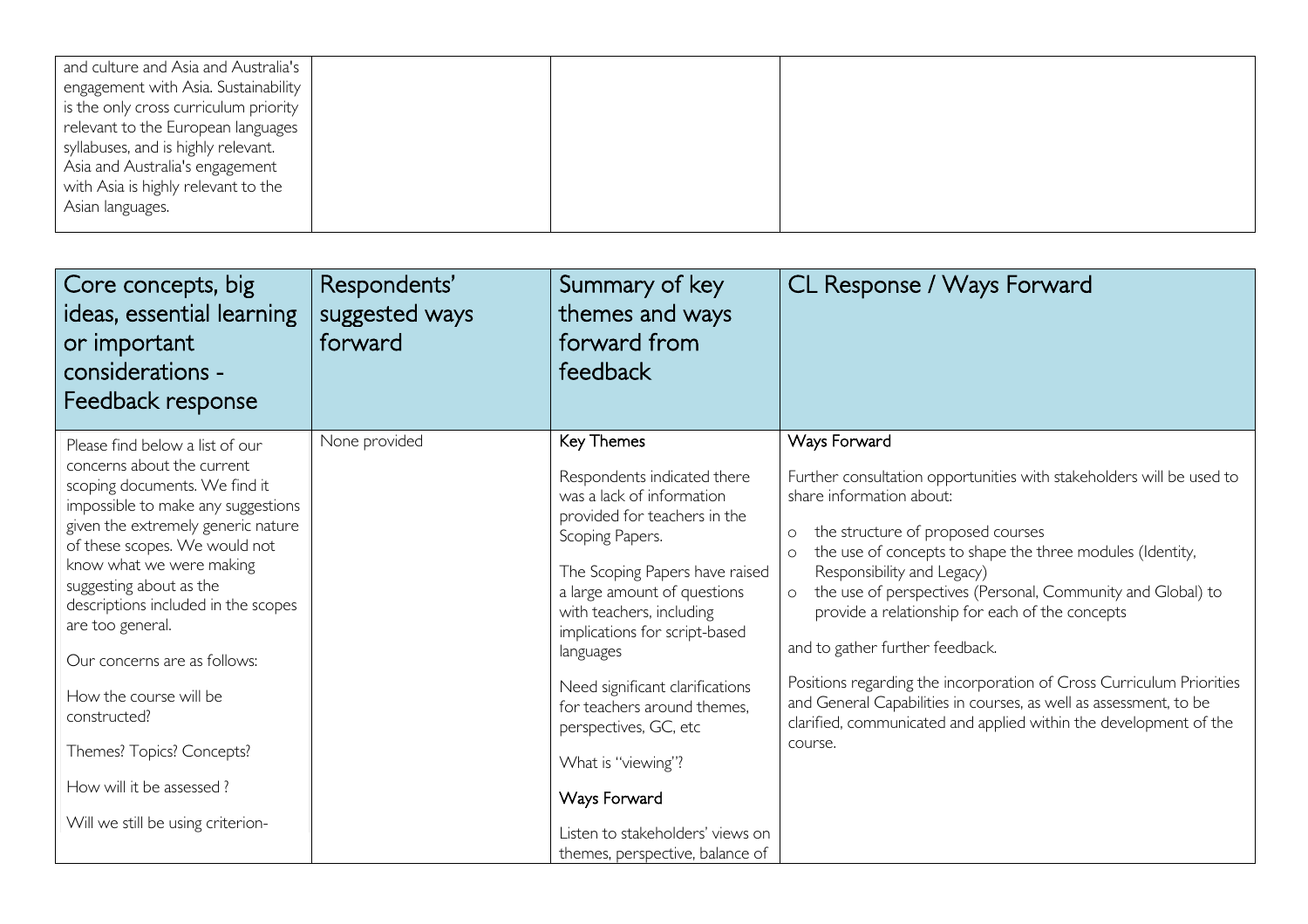| modularisation etc<br>Do we assess the general<br>capabilities alongside the macro-<br>skills or are they embedded or are<br>they assessed separately?<br>Workload for both teachers and<br>students?<br>Are the 3 modules stand alone and<br>individually assessed? if so, does this<br>mean they can be done in any<br>order? This would not work at all<br>for languages whose knowledge<br>and skills are sequentially taught<br>and acquired. Modularisation does<br>not work for languages.<br>Other questions:<br>These scopes do not give you a<br>clear idea of how this syllabus will<br>look in a classroom.<br>Will we be able to use our current<br>materials or will we need to<br>completely change all our teaching<br>materials?<br>Do we now have a new macro-skill<br>called "viewing"? How does that fit<br>with languages? A definition and<br>examples are required. | based assessment? | skills, unsuitability of |  |
|--------------------------------------------------------------------------------------------------------------------------------------------------------------------------------------------------------------------------------------------------------------------------------------------------------------------------------------------------------------------------------------------------------------------------------------------------------------------------------------------------------------------------------------------------------------------------------------------------------------------------------------------------------------------------------------------------------------------------------------------------------------------------------------------------------------------------------------------------------------------------------------------|-------------------|--------------------------|--|
|                                                                                                                                                                                                                                                                                                                                                                                                                                                                                                                                                                                                                                                                                                                                                                                                                                                                                            |                   |                          |  |
|                                                                                                                                                                                                                                                                                                                                                                                                                                                                                                                                                                                                                                                                                                                                                                                                                                                                                            |                   |                          |  |
|                                                                                                                                                                                                                                                                                                                                                                                                                                                                                                                                                                                                                                                                                                                                                                                                                                                                                            |                   |                          |  |
|                                                                                                                                                                                                                                                                                                                                                                                                                                                                                                                                                                                                                                                                                                                                                                                                                                                                                            |                   |                          |  |
|                                                                                                                                                                                                                                                                                                                                                                                                                                                                                                                                                                                                                                                                                                                                                                                                                                                                                            |                   |                          |  |
|                                                                                                                                                                                                                                                                                                                                                                                                                                                                                                                                                                                                                                                                                                                                                                                                                                                                                            |                   |                          |  |
|                                                                                                                                                                                                                                                                                                                                                                                                                                                                                                                                                                                                                                                                                                                                                                                                                                                                                            |                   |                          |  |
|                                                                                                                                                                                                                                                                                                                                                                                                                                                                                                                                                                                                                                                                                                                                                                                                                                                                                            |                   |                          |  |
|                                                                                                                                                                                                                                                                                                                                                                                                                                                                                                                                                                                                                                                                                                                                                                                                                                                                                            |                   |                          |  |
|                                                                                                                                                                                                                                                                                                                                                                                                                                                                                                                                                                                                                                                                                                                                                                                                                                                                                            |                   |                          |  |
|                                                                                                                                                                                                                                                                                                                                                                                                                                                                                                                                                                                                                                                                                                                                                                                                                                                                                            |                   |                          |  |
|                                                                                                                                                                                                                                                                                                                                                                                                                                                                                                                                                                                                                                                                                                                                                                                                                                                                                            |                   |                          |  |
|                                                                                                                                                                                                                                                                                                                                                                                                                                                                                                                                                                                                                                                                                                                                                                                                                                                                                            |                   |                          |  |
|                                                                                                                                                                                                                                                                                                                                                                                                                                                                                                                                                                                                                                                                                                                                                                                                                                                                                            |                   |                          |  |
|                                                                                                                                                                                                                                                                                                                                                                                                                                                                                                                                                                                                                                                                                                                                                                                                                                                                                            |                   |                          |  |
|                                                                                                                                                                                                                                                                                                                                                                                                                                                                                                                                                                                                                                                                                                                                                                                                                                                                                            |                   |                          |  |
|                                                                                                                                                                                                                                                                                                                                                                                                                                                                                                                                                                                                                                                                                                                                                                                                                                                                                            |                   |                          |  |
|                                                                                                                                                                                                                                                                                                                                                                                                                                                                                                                                                                                                                                                                                                                                                                                                                                                                                            |                   |                          |  |
|                                                                                                                                                                                                                                                                                                                                                                                                                                                                                                                                                                                                                                                                                                                                                                                                                                                                                            |                   |                          |  |
|                                                                                                                                                                                                                                                                                                                                                                                                                                                                                                                                                                                                                                                                                                                                                                                                                                                                                            |                   |                          |  |
|                                                                                                                                                                                                                                                                                                                                                                                                                                                                                                                                                                                                                                                                                                                                                                                                                                                                                            |                   |                          |  |
|                                                                                                                                                                                                                                                                                                                                                                                                                                                                                                                                                                                                                                                                                                                                                                                                                                                                                            |                   |                          |  |
|                                                                                                                                                                                                                                                                                                                                                                                                                                                                                                                                                                                                                                                                                                                                                                                                                                                                                            |                   |                          |  |
|                                                                                                                                                                                                                                                                                                                                                                                                                                                                                                                                                                                                                                                                                                                                                                                                                                                                                            |                   |                          |  |
|                                                                                                                                                                                                                                                                                                                                                                                                                                                                                                                                                                                                                                                                                                                                                                                                                                                                                            |                   |                          |  |
|                                                                                                                                                                                                                                                                                                                                                                                                                                                                                                                                                                                                                                                                                                                                                                                                                                                                                            |                   |                          |  |
|                                                                                                                                                                                                                                                                                                                                                                                                                                                                                                                                                                                                                                                                                                                                                                                                                                                                                            |                   |                          |  |
|                                                                                                                                                                                                                                                                                                                                                                                                                                                                                                                                                                                                                                                                                                                                                                                                                                                                                            |                   |                          |  |
|                                                                                                                                                                                                                                                                                                                                                                                                                                                                                                                                                                                                                                                                                                                                                                                                                                                                                            |                   |                          |  |
|                                                                                                                                                                                                                                                                                                                                                                                                                                                                                                                                                                                                                                                                                                                                                                                                                                                                                            |                   |                          |  |
|                                                                                                                                                                                                                                                                                                                                                                                                                                                                                                                                                                                                                                                                                                                                                                                                                                                                                            |                   |                          |  |
|                                                                                                                                                                                                                                                                                                                                                                                                                                                                                                                                                                                                                                                                                                                                                                                                                                                                                            |                   |                          |  |
|                                                                                                                                                                                                                                                                                                                                                                                                                                                                                                                                                                                                                                                                                                                                                                                                                                                                                            |                   |                          |  |
|                                                                                                                                                                                                                                                                                                                                                                                                                                                                                                                                                                                                                                                                                                                                                                                                                                                                                            |                   |                          |  |
|                                                                                                                                                                                                                                                                                                                                                                                                                                                                                                                                                                                                                                                                                                                                                                                                                                                                                            |                   |                          |  |
|                                                                                                                                                                                                                                                                                                                                                                                                                                                                                                                                                                                                                                                                                                                                                                                                                                                                                            |                   |                          |  |
|                                                                                                                                                                                                                                                                                                                                                                                                                                                                                                                                                                                                                                                                                                                                                                                                                                                                                            |                   |                          |  |
|                                                                                                                                                                                                                                                                                                                                                                                                                                                                                                                                                                                                                                                                                                                                                                                                                                                                                            |                   |                          |  |
| All languages scope look the same.                                                                                                                                                                                                                                                                                                                                                                                                                                                                                                                                                                                                                                                                                                                                                                                                                                                         |                   |                          |  |
| Why is this the case when there                                                                                                                                                                                                                                                                                                                                                                                                                                                                                                                                                                                                                                                                                                                                                                                                                                                            |                   |                          |  |
|                                                                                                                                                                                                                                                                                                                                                                                                                                                                                                                                                                                                                                                                                                                                                                                                                                                                                            |                   |                          |  |
| are clear differences between                                                                                                                                                                                                                                                                                                                                                                                                                                                                                                                                                                                                                                                                                                                                                                                                                                                              |                   |                          |  |
| script and non-script based                                                                                                                                                                                                                                                                                                                                                                                                                                                                                                                                                                                                                                                                                                                                                                                                                                                                |                   |                          |  |
| languages? This does not seem to                                                                                                                                                                                                                                                                                                                                                                                                                                                                                                                                                                                                                                                                                                                                                                                                                                                           |                   |                          |  |
| have been taken into account.                                                                                                                                                                                                                                                                                                                                                                                                                                                                                                                                                                                                                                                                                                                                                                                                                                                              |                   |                          |  |
|                                                                                                                                                                                                                                                                                                                                                                                                                                                                                                                                                                                                                                                                                                                                                                                                                                                                                            |                   |                          |  |
| Overall, the scopes seem to be full                                                                                                                                                                                                                                                                                                                                                                                                                                                                                                                                                                                                                                                                                                                                                                                                                                                        |                   |                          |  |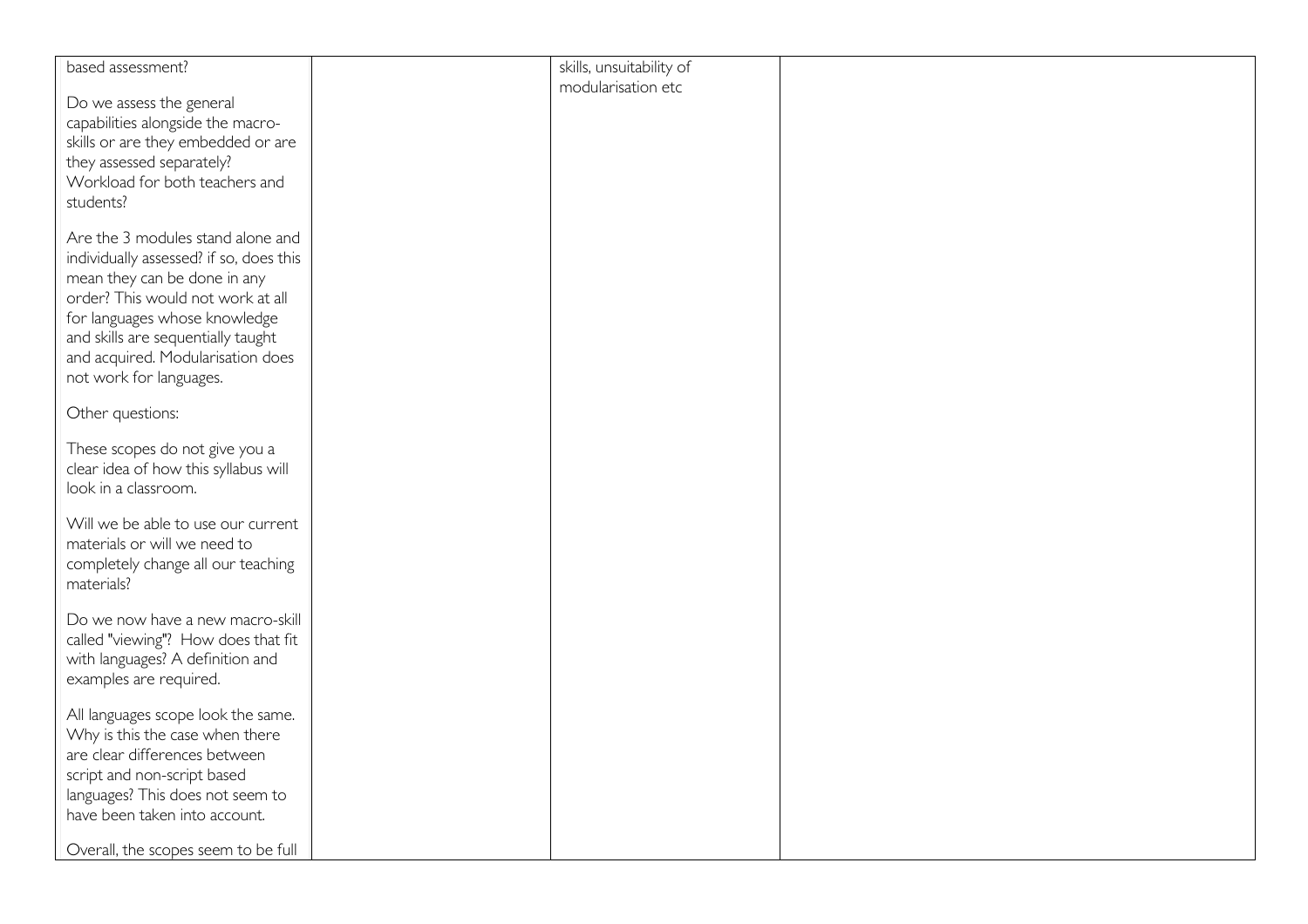| of general statements which do not<br>clarify the way forward in<br>developing the courses. It would be<br>very easy to approve these scopes<br>but the consequences of doing so<br>cannot be foreseen due to the<br>nature of the documents. In short,<br>the scopes tell us nothing but do<br>raise many red flags in their current<br>form because they lack any useful<br>information that allows us to<br>interact with the document, make<br>observations and offer informed<br>opinions.                                                                                                                                                                                                                                                                                                                                                                                                |                                                                                                                                                                                                                                                                                                                                                                                                                                                                                                                                                                                                                                                                                                                                                                                    |           |
|------------------------------------------------------------------------------------------------------------------------------------------------------------------------------------------------------------------------------------------------------------------------------------------------------------------------------------------------------------------------------------------------------------------------------------------------------------------------------------------------------------------------------------------------------------------------------------------------------------------------------------------------------------------------------------------------------------------------------------------------------------------------------------------------------------------------------------------------------------------------------------------------|------------------------------------------------------------------------------------------------------------------------------------------------------------------------------------------------------------------------------------------------------------------------------------------------------------------------------------------------------------------------------------------------------------------------------------------------------------------------------------------------------------------------------------------------------------------------------------------------------------------------------------------------------------------------------------------------------------------------------------------------------------------------------------|-----------|
| Suggestions for the themes,<br>vocabulary and structures that sit<br>under each of the core concepts<br>could be done through discussion<br>with Languages teachers - we<br>propose a working party during<br>exam week. While big concepts<br>are useful as a way of providing<br>overarching structure to the<br>courses, there would need to be<br>fairly prescribed themes under<br>each of these that have a defined<br>vocabulary set and allow for the<br>teaching of particular grammatical<br>structures. This would give<br>teachers reassurance that they are<br>covering requisite content for<br>exams and assessments and ensure<br>equity for students across classes<br>and schools as they will be<br>exposed to same knowledge and<br>skills. Further, we need to ensure<br>that each of the modules<br>addresses all four micro skills:<br>listening, speaking, reading and | Ways forward<br>Suggestions for the themes,<br>vocabulary and structures that sit<br>under each of the core concepts<br>could be done through<br>discussion with Languages<br>teachers - we propose a working<br>party during exam week. While<br>big concepts are useful as a way<br>of providing overarching<br>structure to the courses, there<br>would need to be fairly<br>prescribed themes under each of<br>these that have a defined<br>vocabulary set and allow for the<br>teaching of particular<br>grammatical structures. This<br>would give teachers reassurance<br>that they are covering requisite<br>content for exams and<br>assessments and ensure equity<br>for students across classes and<br>schools as they will be exposed<br>to same knowledge and skills. | As above. |